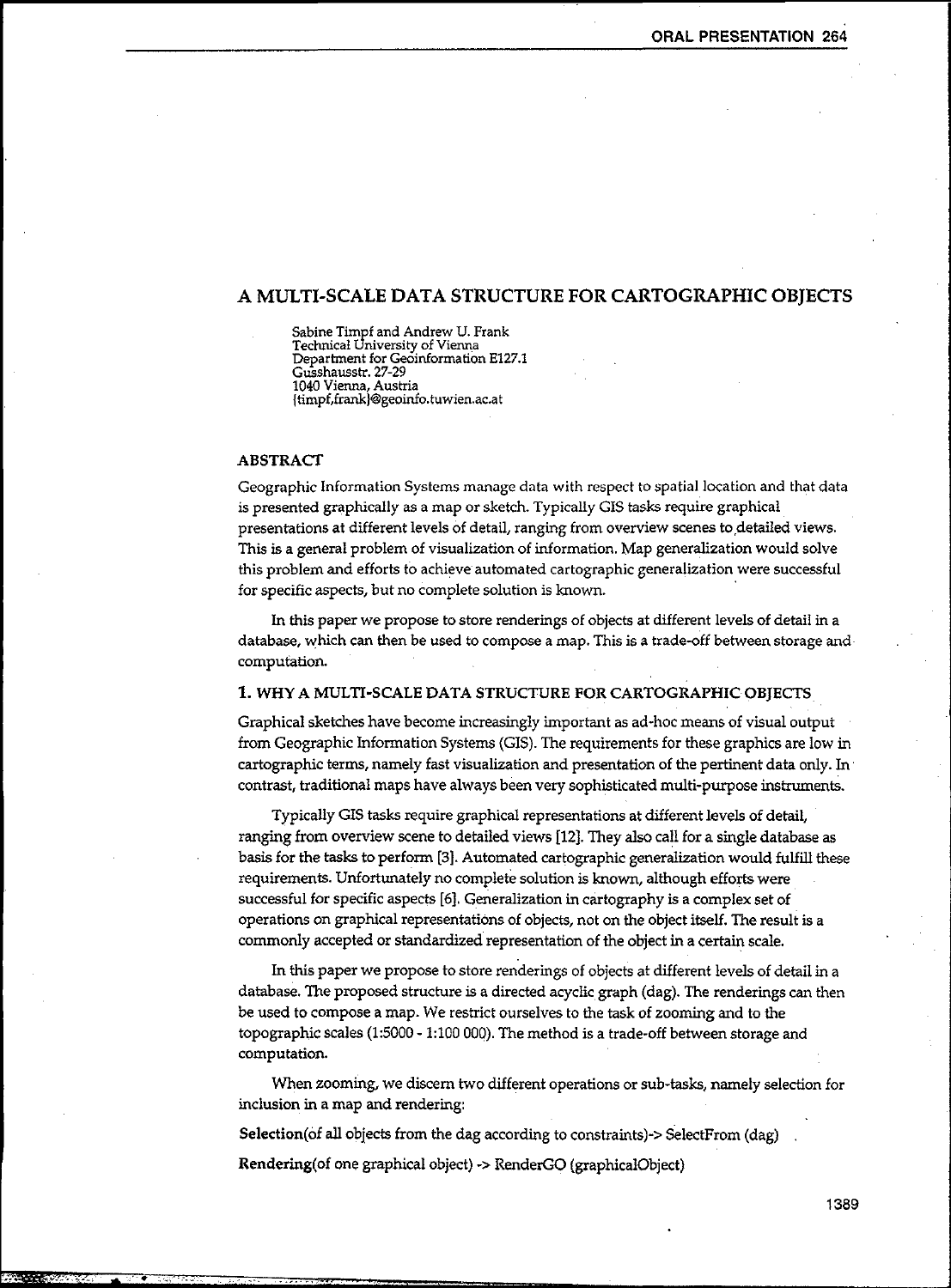The approach extends ideas of hierarchies or. pyramids and is related to quad-tress [21, 22] and strip-trees [2], but tries to generalize the hierarchical concept [18, 20} to include object representations of different dimension. The resulting dag structure is more complex than the hierarchical structures proposed in the literature so far, as objects may change their appearance completely. For example they change their spatial dimension, or change from a single object to a group of objects. Special attention requires the case that new objects appear when we zoom in.

This paper is structured as follows: after the introduction (chapter 1) the proposed data structure is explained (chapter 2). In chapter 3 the process of zooming in is examined. Chapter 4 summarizes the paper and gives an overview on future work.

### **2. THE PROPOSED DATA STRUCTURE**

A map consists of clearly distinct features. One approach for structuring cartographic data is to consider cartography as a language with its own syntax and vocabulary [16, 19, 30]. These features are combined from a graphical vocabulary, which provides the atoms for graphical communication [5, 11, 14, 23). Highly simplified, cartographic features can be differentiated by dimension (points, lines, areas) and the cartographic variations (object drawn as symbol, object representing a scaled representation, a feature associated with text, text without a delimited graphical feature). This results in roughly 12 categories [IS].

The approach selected here is to construct a multi-scale directed acyclic graph (dag) for each object group that exists in a map and to specify rules for their interaction. Object groups are waterbodies, railroads, roads, settlements, labels, and symbols [10, 25]. They represent the first stage in a characterization of object features. The second stage will be realized through the 12 categories mentioned above.

In figure 1, a multi-scale DAG for houses is shown. At a very high level (meaning smallscale) the graphical object 'house' is not rendered at all, at a lower level it is rendered as a symbol, then as a generalized geometrical representation, and as a geometrical description. Between each of these renderings a jump in representation method is made.

In the next lower level, the geometry is depicted more clearly and it is shown, that the object is in fact an aggregated object, but the representation method remains the same. The most detailed rendering is again made possible through a jump in representation method.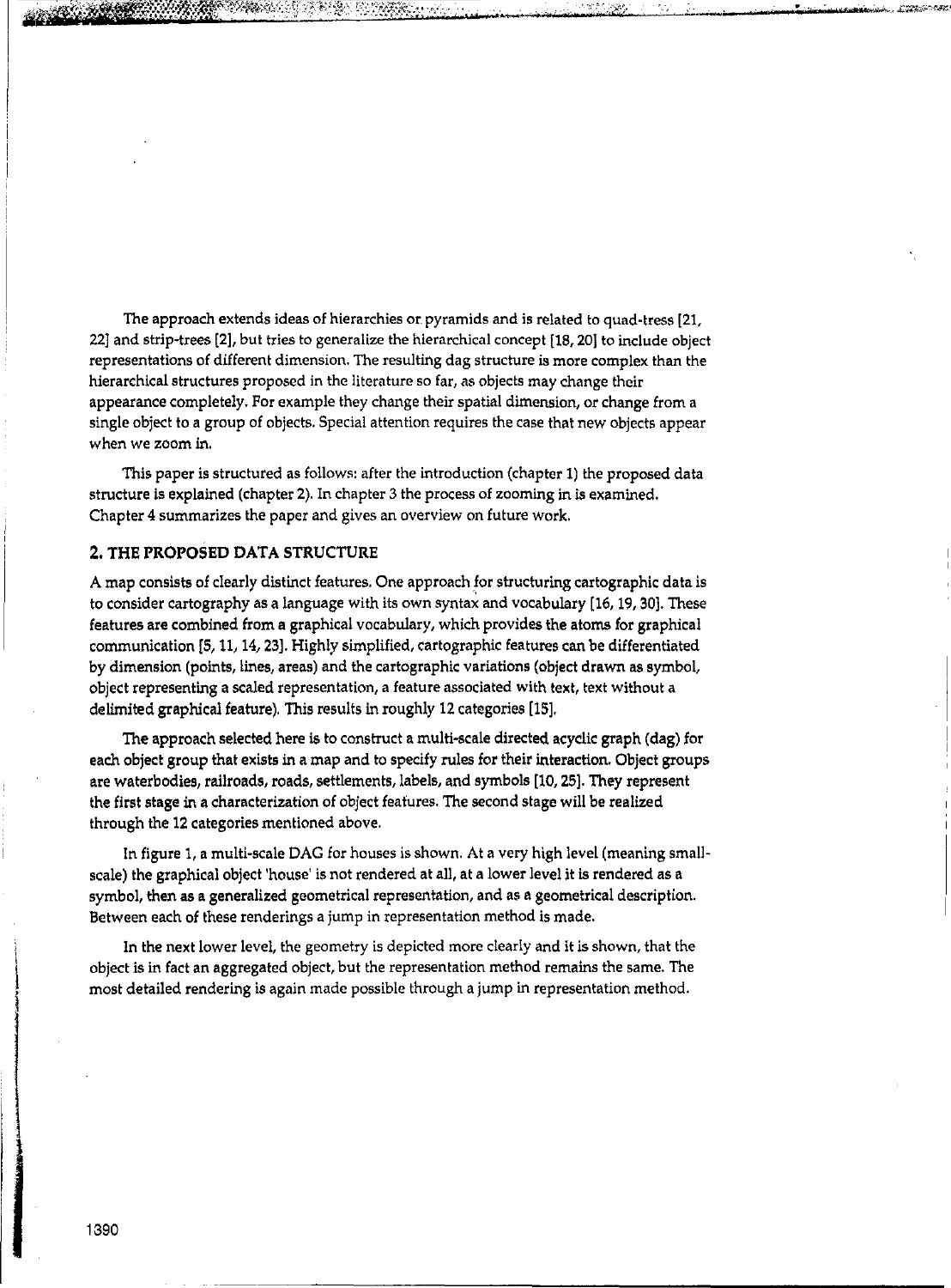

Figure 1: An example for a multi-scale dag

### 2.~ *WHY A DAG?*

A dag is a well known and documented structure in graph theory [17] and it has many applications in the database area [9]. The logical data structure suited for zooming would be one that links object representations of one level or scale with object representations of another level or scale in a hierarchically fashion. In our structure the nodes of the dag contain the object representations and therefore the information necessary to render the objects. The directed links determine the direction of the zooming-in process.

# *2.2 MORE THAN* ONE *TREE MAKE A FOREST*

In graph theory a forest is a collection of trees while trees are acyclic graphs [1, 17]. In our data structure each object group (waterbodies, railroads, roads, settlements, labels, and symbols) is represented by a forest (fig. 2). The whole collection of forests is again a forest.



Figure 2: An example for a forest

When implementing the structure we use an approach similar to the Reactive Tree (28). The difference is that we first structure or classify the graphical objects and construct several trees that are spatially intertwined. They may then be represented in a reactive tree. There is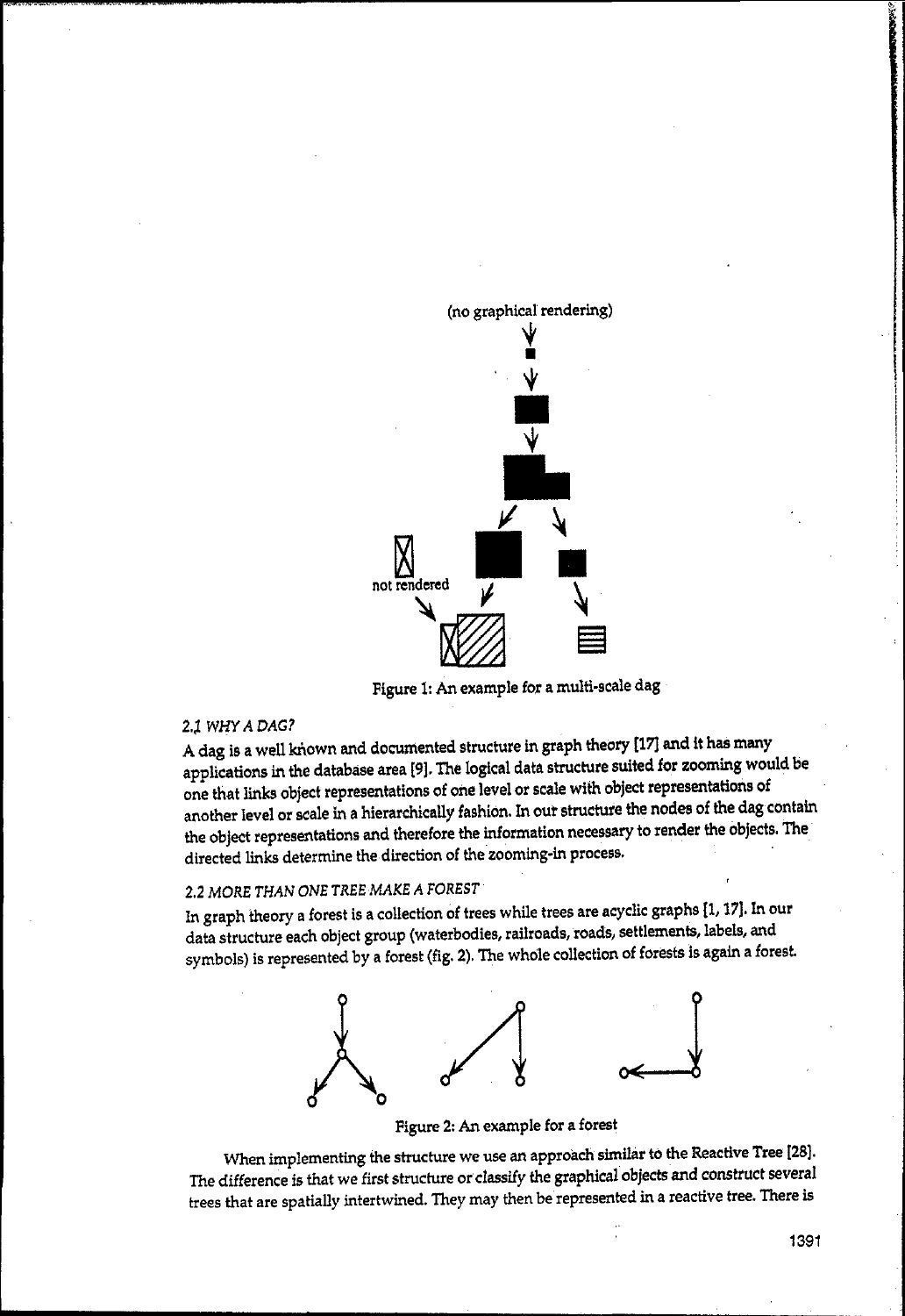still research to be done to define the relationships between the different trees or forests in order to preserve topology between objects from different groups.

# 3. MOVING ABOUT IN THE STRUCTURE

Zooming is a concept that originates from the metaphor of the sound of an airplane flying towards the earth. This means getting nearer to the object of interest, seeing more detail. In computer graphics this has been partly realized as getting nearer to the focus of the window of interest while enlarging the information contained in the window (fig. 3a). Volta [29) studied a content zoom in which the categories of the window of interest are shown in more detail (fig. 3b). For example three major soil classes are differentiated into a detailed schema of several dozen classes. We identified the need for an intelligent zoom [8), that realizes both requirements for zooming (fig. 3c).



Figure 3a: A graphical zoom



Figure 3b: A content zoom



Figure 3c: An intelligent zoom

By intelligent zoom we understand a zoom operation, which respects the known principle of constant information density [4, 27]. It implies that more detail about objects become visible as the field of vision is restricted and the scale is increased. This leads immediately to an hierarchical data structure, where objects are gradually subdivided in more details. This hierarchical structure is applied to all geometric objects, not only to lines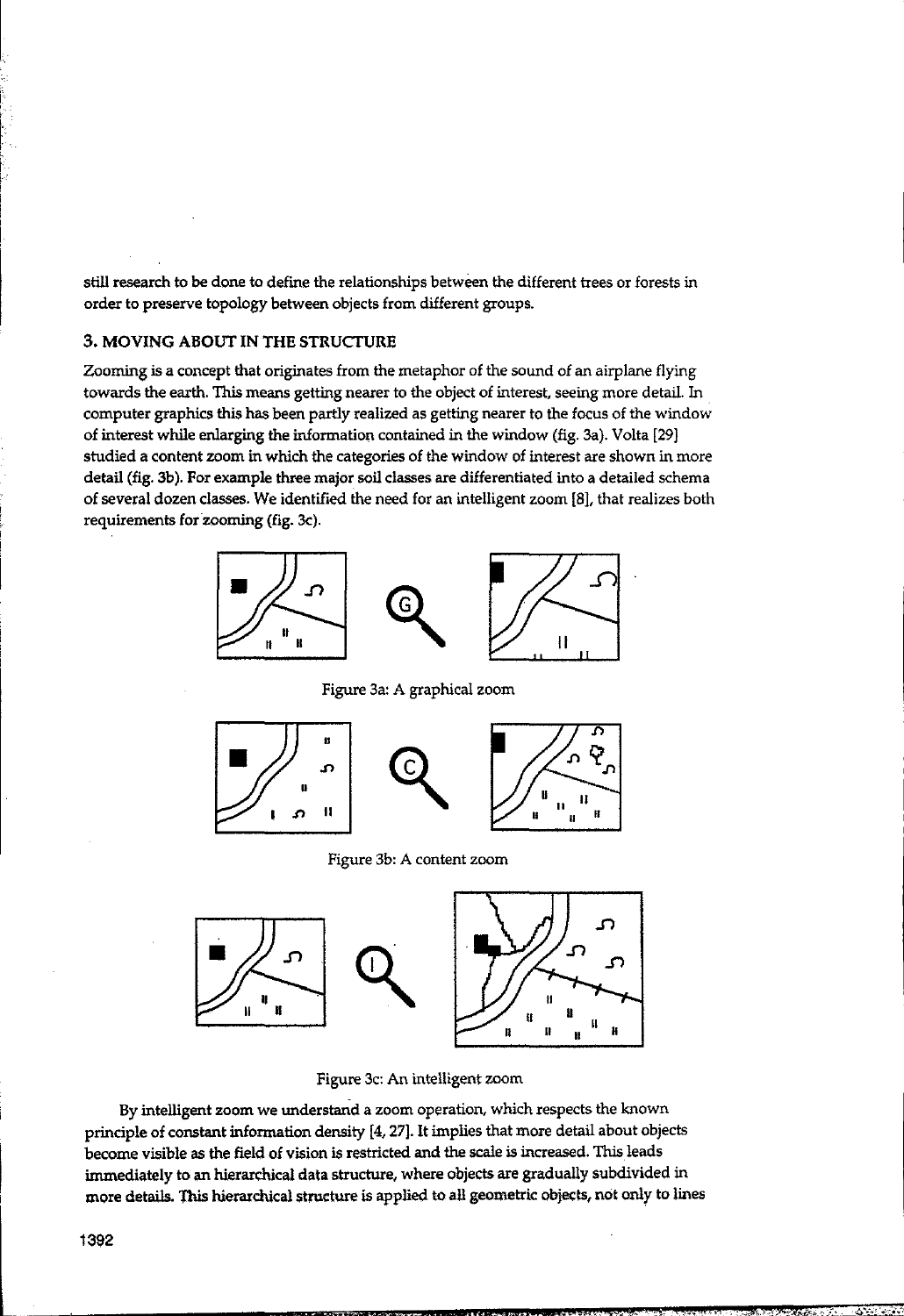as in strip trees [2J, to a pixel representation of an area as in a quadtree [21,22J or the pyramid structures used in image processing [20j.

## *3.1 OCCURRING CHANGES*

The objects need to continually change their representation in order to allow for a continuous' zooming. We examined the changes that objects undergo during the process of zooming [26J.

Most of the changes (1-4, 6,7 in table 1) are not reflected in the data structure.

| continuous changes                                 | discrete changes                                                       |                                                                                       |            |
|----------------------------------------------------|------------------------------------------------------------------------|---------------------------------------------------------------------------------------|------------|
|                                                    | slight change                                                          | complete change                                                                       | appears    |
| 1. no change in appearance<br>2. increase of scale | 3. change in symbol<br>4. increase of detail<br>5. appearance of label | 6, change in dimension<br>7. shift to geometric form<br>8. split into several objects | 9. appears |

Table 1: Types of changes of object representations for smaller to larger scale

However, changes 5, 8, and 9 affect the data structure. The changes 'appearance of a label' and 'object appears' require a new link to come into the existing dag from the outside<br>(fig. 4a).



Fig. 4a: Examples for the change 'appearance of label' and 'object appears'

The change 'split into several objects' requires that more than one link is leading from a single node (fig, 4b). Of these two structural changes, namely new link and several links from one node, the first is the more important one and also the most difficult to handle.



Fig. 4b: Example for the change 'split into several objects'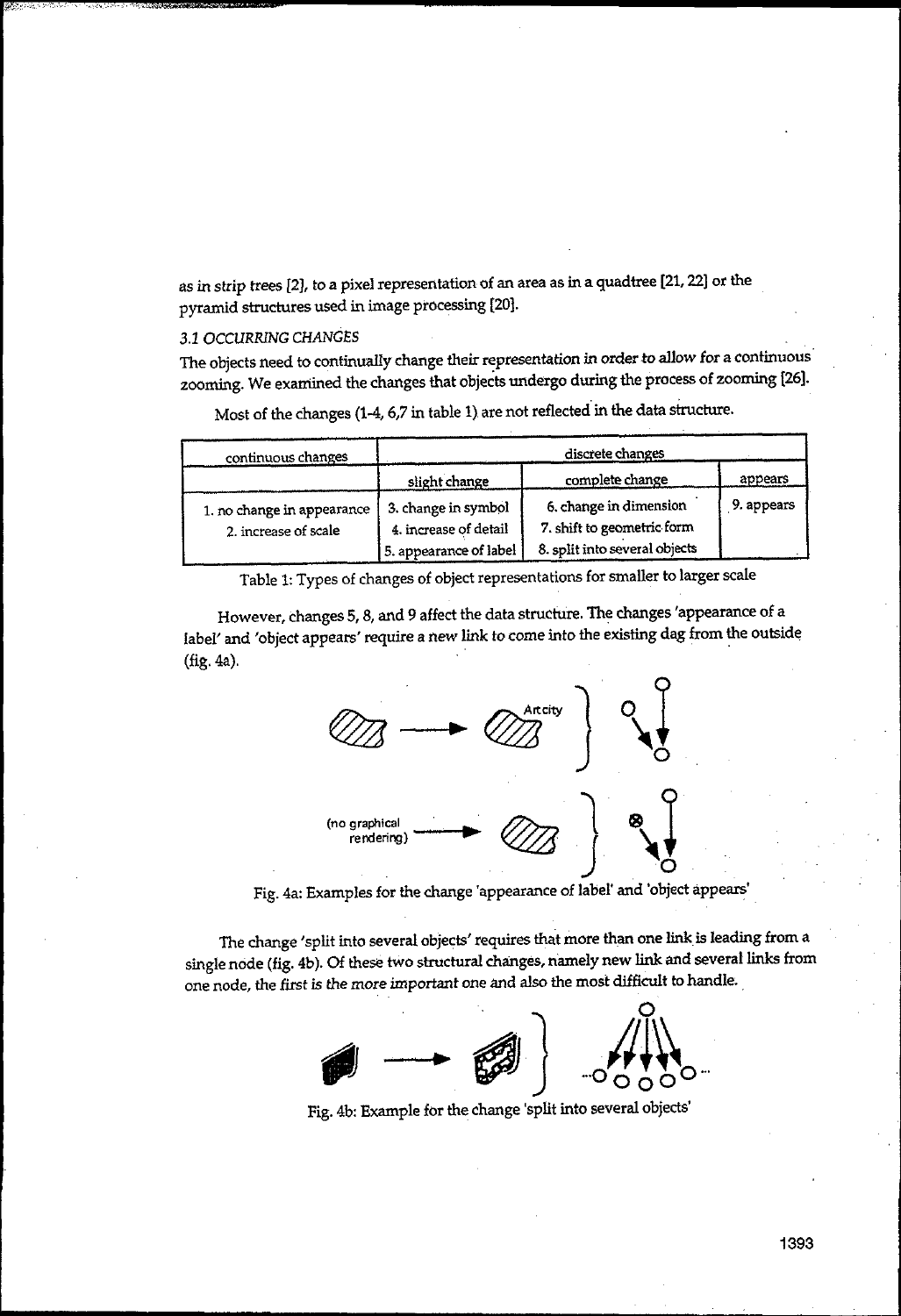#### 3.2 ZOOM-IN

There are two different operations when moving about in the data structure i.e. Zoomln and ZoomOut. When zooming in we work our way in the direction of the links. This is the operation we want to consider here. Zooming-in is a function dependent on the window area, the number of graphical objects in the window, the current scale, the current level of descent in the data structure and the Zoomln percentage.

 $\text{ZoomIn} = F(WA, NoGO, Percent, Scale, Level)$ <br>where  $WA$  window area

| where | WA          | window area                                    |
|-------|-------------|------------------------------------------------|
|       |             |                                                |
|       | <b>NoGO</b> | number of objects in the window                |
|       | Percent     | ZoomIn percentage                              |
|       | Scale       | current scale                                  |
|       | Level       | current level of descent in the data structure |
|       |             |                                                |

The number of objects multiplied with the area of the object should be constant over the same map area [8j. This is the principle of constant information density. In our case, the map area corresponds to the window area, the follow-up window area can be calculated with the current scale, the Zoomln percentage, and the current window area, and the area of the objects rendered is approximated by the area of the minimum bounding rectangle of that object.

### 4. WHAT'S LEFT TO BE DONE?

This paper has presented a multi-scale data structure to enable 'intelligent' zooming in Geographic Information Systems. The problem reaches into the stiII unsolved problem of automated generalization. Our solution attempts to shed a light from a different angle on this problem, and by solving one problem learn more about the other.

One of the problems encountered in this study is the small body of literature on cartographic formalization. We think, that more studies are needed in the formalization of cartographic knowledge and in cartographic theories. Displays should be more adaptable to users needs and their tasks instead of creating and presenting a static view of the data [13J.

When continuously zooming, the jumps in representations could be smoothed by using a morphing algorithm. Literature on 2D-morphing of geometric features is abundant and well researched (see for example [24]).

The proposed data structure is very complex and still resists to be implemented. It has been shown that the graph concept can be implemented in the functional programming language GOFER [7]. The work is still in progress and comments and discussions are highly appreciated.

**!**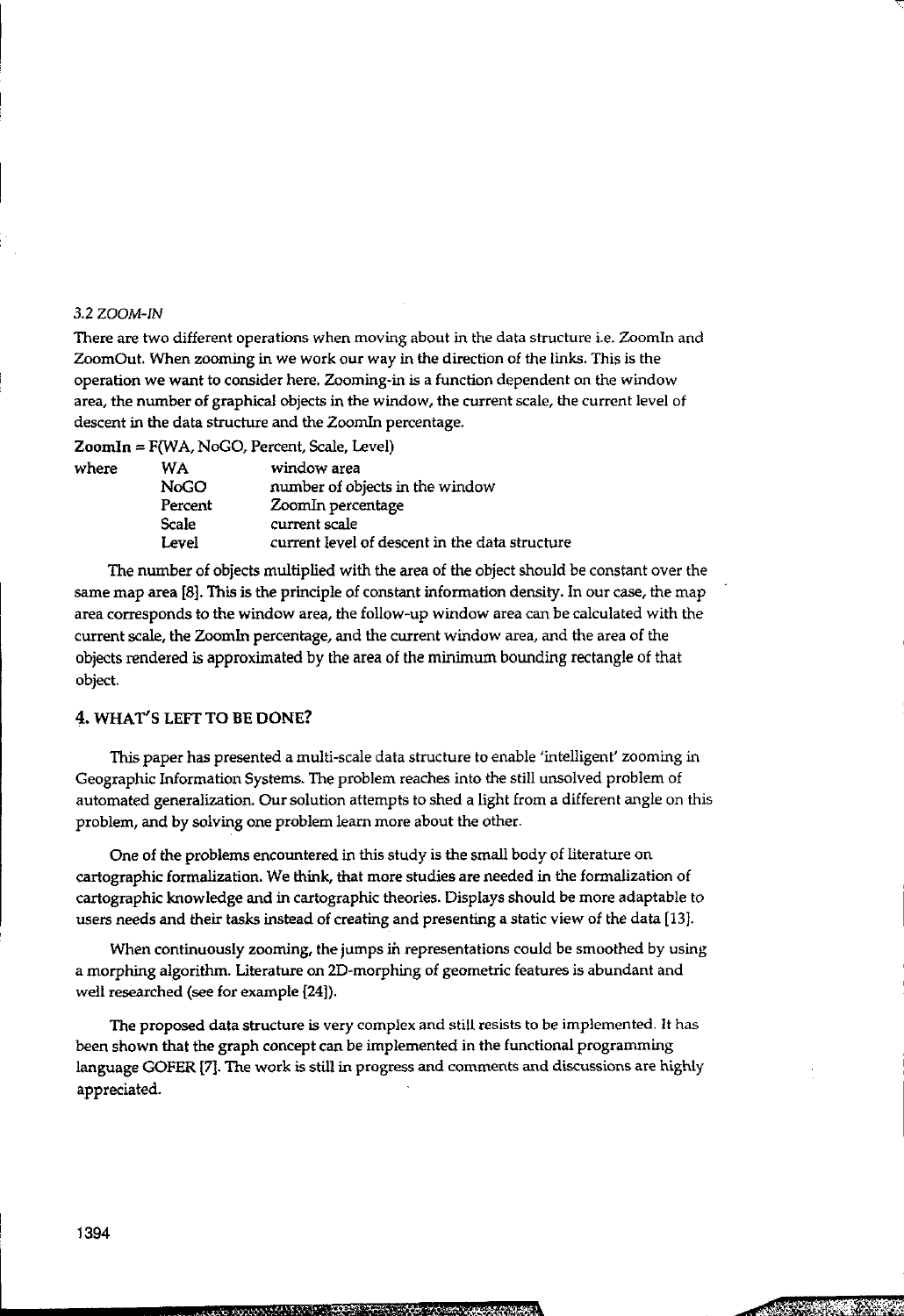#### **REFERENCES**

- [1] Ahuja, R.K., Thomas L. Magnanti, and J.B. Orlin, 1993. Network Flows: Thoery, Algorithms, and Applications. Englewood Cliffs, NJ: Prentice Hall.
- [2) Ballard, D.H., 1981. Strip Trees: A Hierarchical Representation for Curves. ACM ,Communications. 24(5): p, 310-321.
- [3] Beard, K., 1987. How to survive on a single detailed database. in Auto-Carto 8. Baltimore, MA: ASPRS & ACSM.
- [4] Beck, W., 1971. Generalisierung und automatische Kartenherstellung. AVN. 78(6): p. 197-209,
- [5] Bertin, J., 1967. Semiologie Graphique, Gauthier-Villars:,
- [6) Buttenfield, B. and R. McMaster, ed, Rule based cartographic generalization. 1991, Longman: London.
- [7] Car, A. and A.U. Frank, to appear. Formalization of Conceptual Models for GIS using GOFER. in GIS/LIS '95 Central Europe. Budapest, Hungary:
- [8l Frank, A.u. and S. Timpf, 1994, Multiple representations for cartographic objects in a multi-scale tree- An intelligent graphical zoom, Computers and Graphics Special issue: Modelling and Visualisation of Spatial Data in Geographical Information Systems. 18(6),
- [9] Güting, R.H., 1994. GraphDB: A Data Model and Query Language for Graphs in Databases. FemUniversitat Hagen:
- [10] Hake, G., 1975. Kartographie. Sammlung Göschen//de Gruyter: orig.
- [11) Head, CG., 1991. Mapping as language or semiotic system: review and comment, in Cognitive and Linguistic aspects of space, D.M,a.F. Mark A.U., Editor. Kluwer Academic Publishers: Dordrecht. p. 237-262.
- [12] Herot, CF., et aI., 1980. A Prototype Spatial Data Management System. Computer Graphics. 14(3, July 1980).
- [13] Lindholm, M, and T. Sarjakoski, 1994. Designing a visualization user interface, in Visualization in modern cartography, A. MacEachren and D.R.F. Taylor, Editor. Pergamon, Elsevier Science Ltd.: Oxford. p. 167-184.
- [14] Mackinlay, J., 1986. Automating the Design of Graphical Presentations of Relational Information, TOG. 5(2): *p.llD-141.*
- [15] Morrison, J., 1988. The proposed standard for digital cartographic data. American Cartographer. 15(1): p. 9-140.